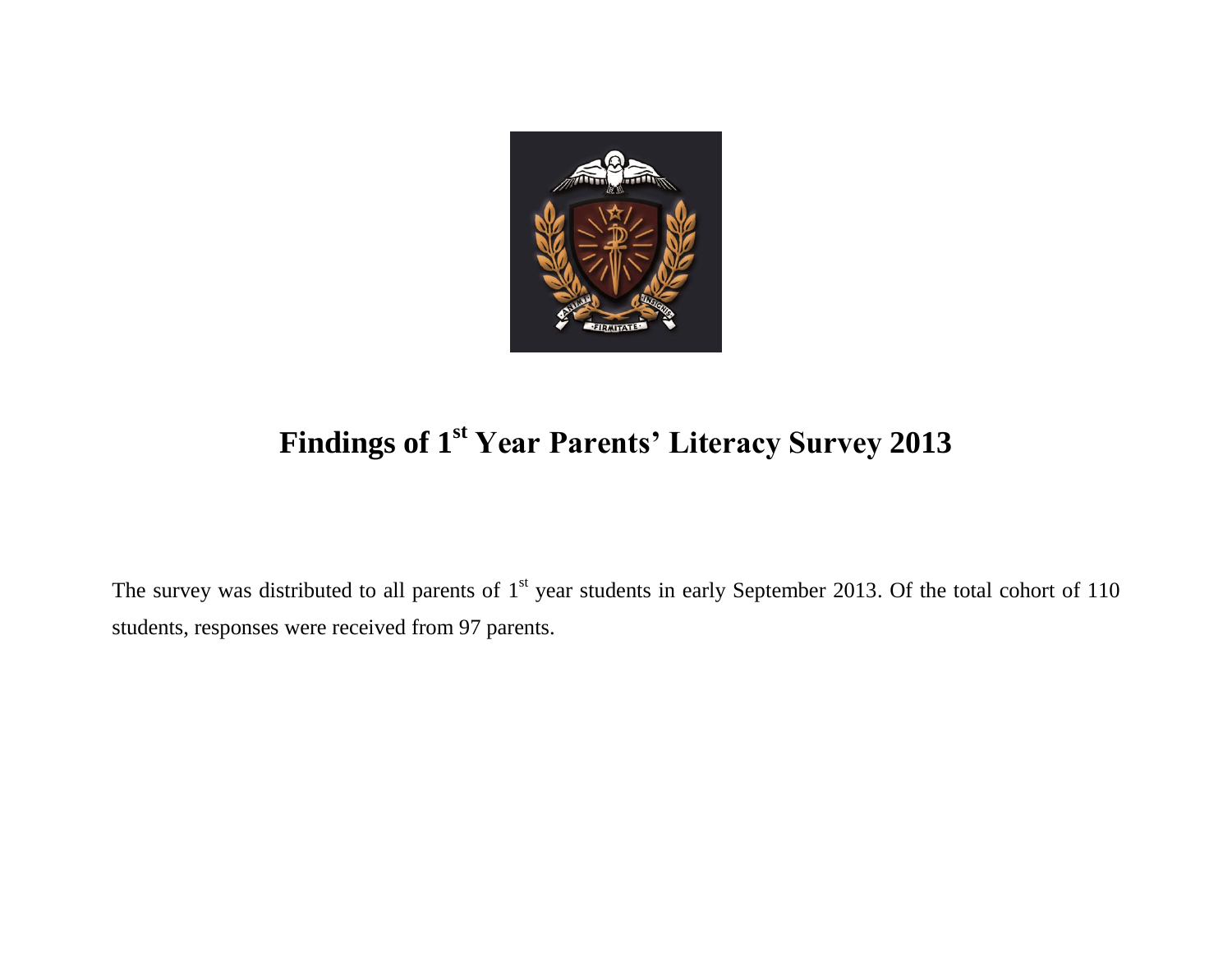



## **B2 Literacy skill considered to be weakest by parent (%)**

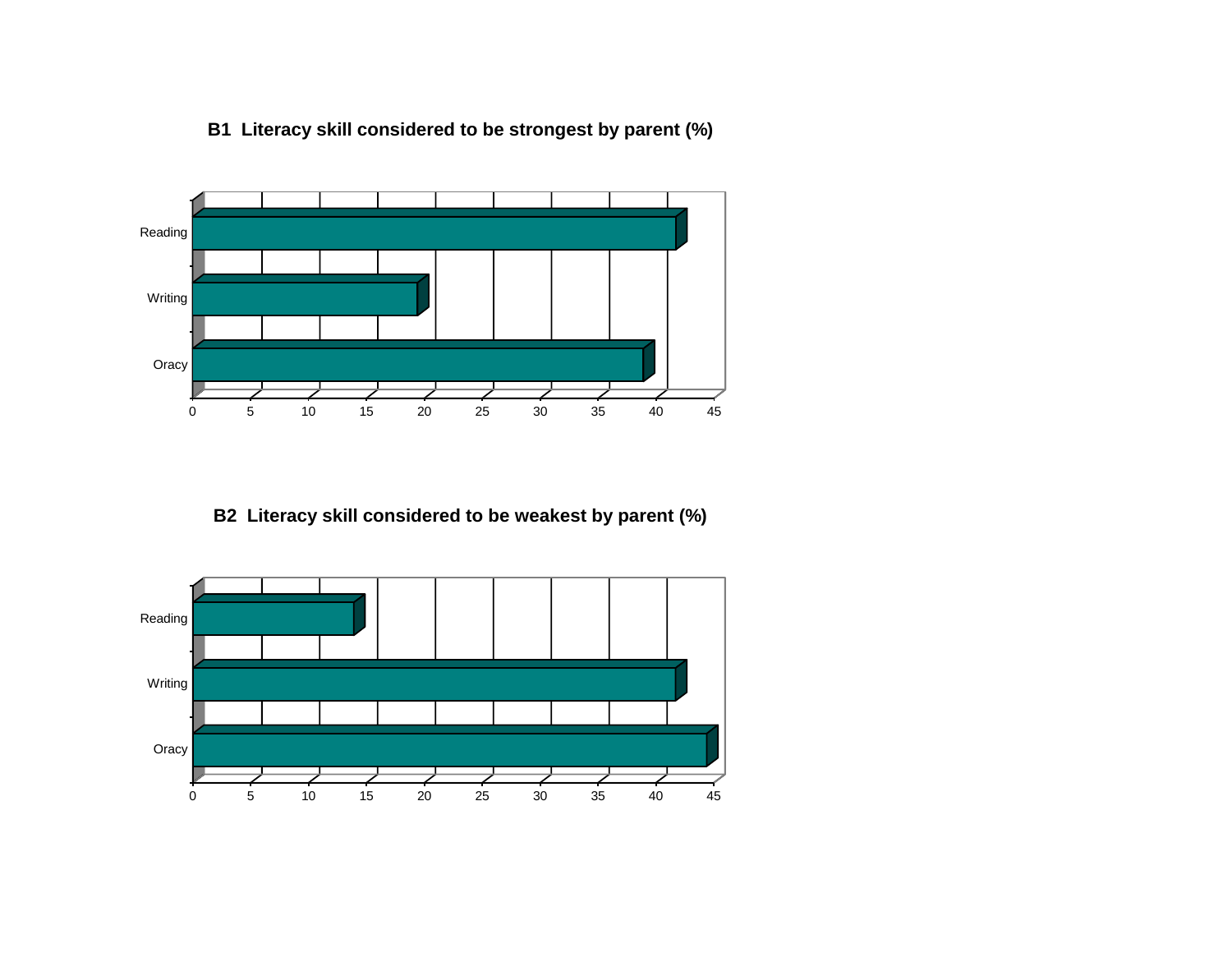

## **C1 Parent's perception of son's attitude towards reading (%)**

**C2 Parent's perception of son's attitude towards writing (%)**

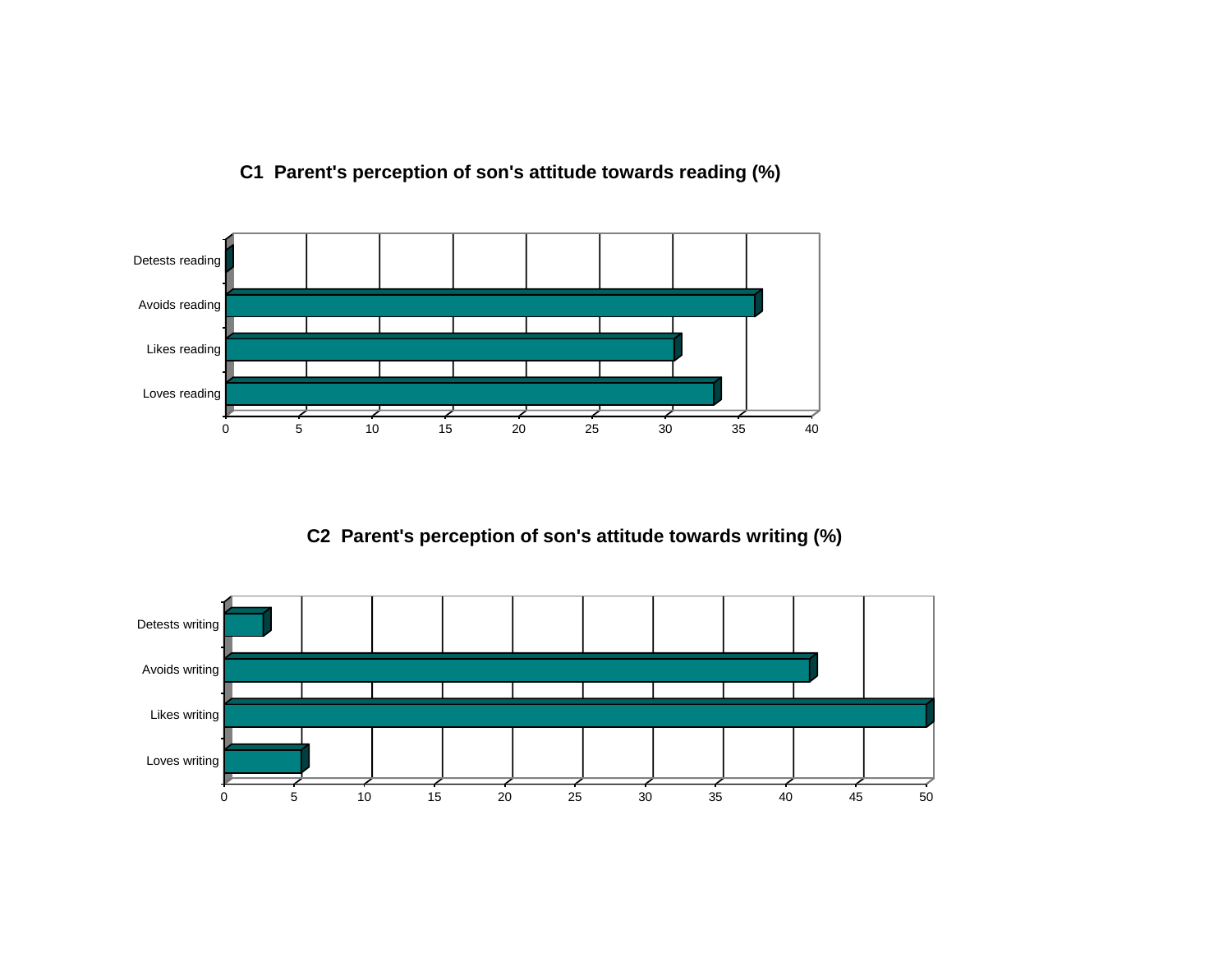## **D1 Parent's perception of son's reading practices (%)**

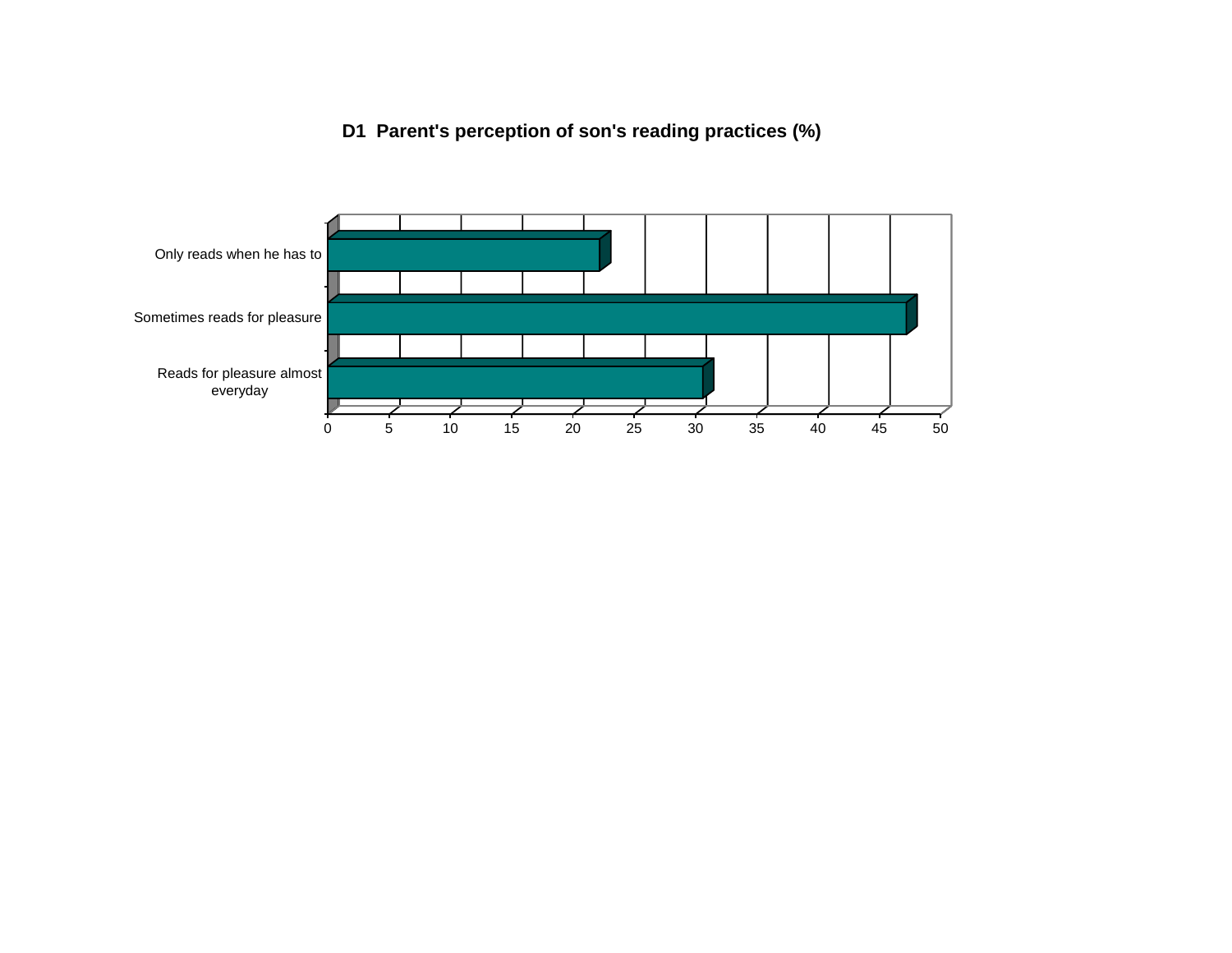**D2 Reading materials read daily by son for pleasure (%)**

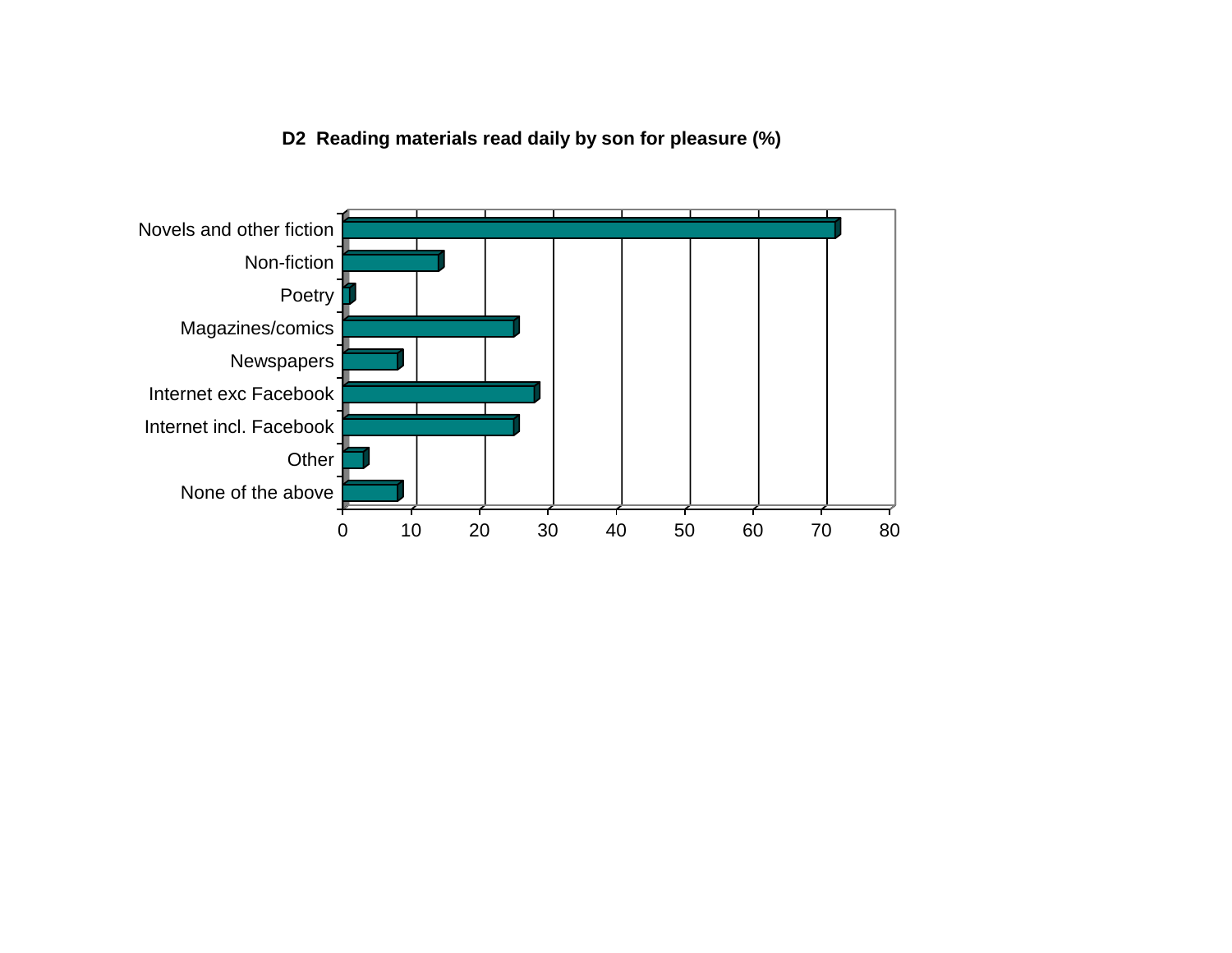**D3 Parent's perception of son's writing practices (%)**



**D4 Writing engaged in daily by son for pleasure (%)**